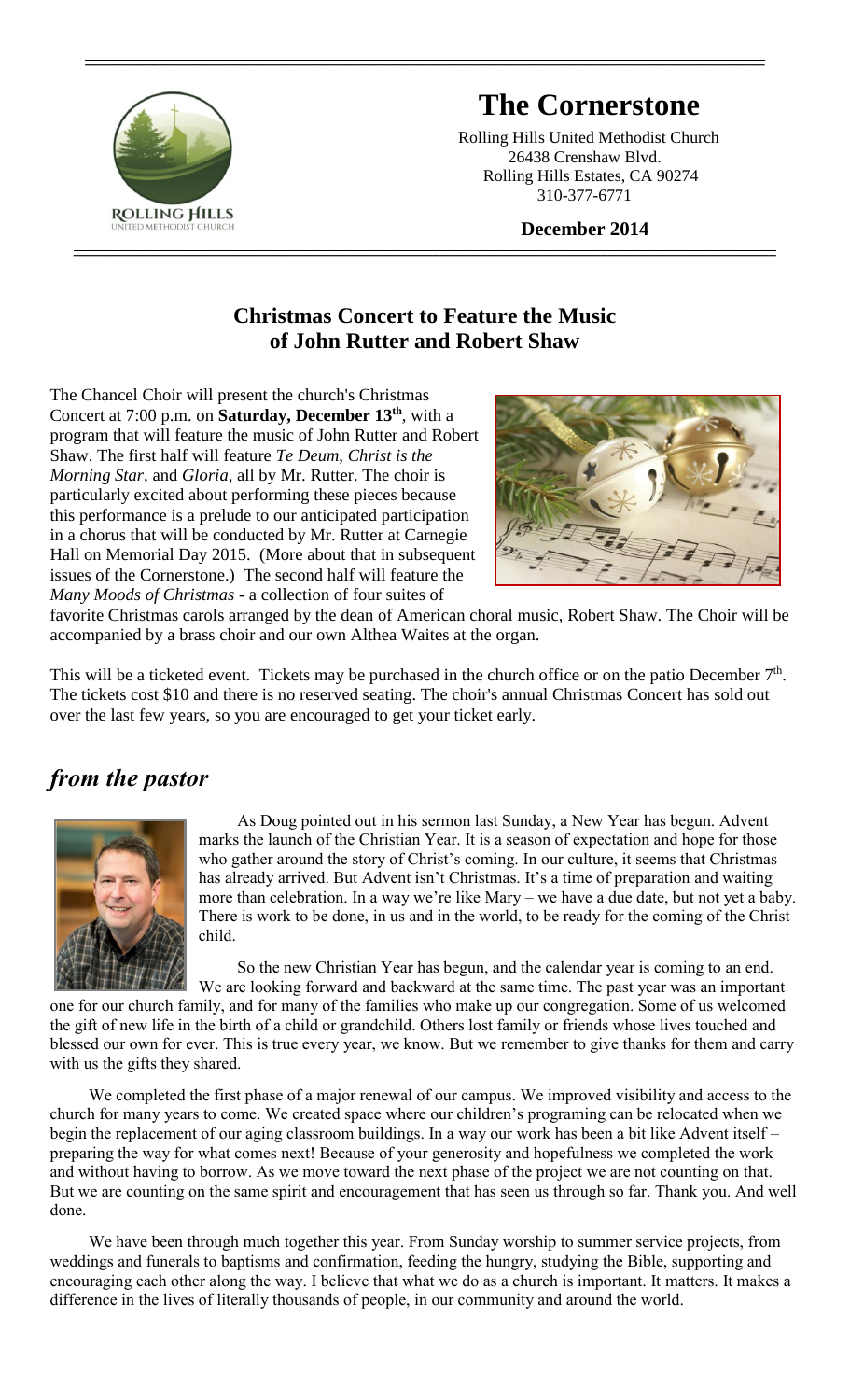The world needs generous, compassionate, hopeful people. The future depends on those who are able to see its brokenness, who feel its pain, and who yet remain faithful and loving in the face of it. Advent is an invitation for us to join with John the Baptist, preparing the way, and pointing toward, the love God has shown to the world in Jesus Christ. It is a reminder that even when things seem most hopeless, we are not alone. It was into this same world that the Christ child was born. He is with us still.

Grace and peace, Jonathan

#### **News from Missionary Paul Jeffrey**

We recently received a newsletter from Paul Jeffrey, a Christian Journalist, and one of our missionaries RHUMC supports. He saw firsthand some of the destruction caused by the 2004 tsunami in Indonesia. Here is an excerpt from his newsletter:

"In Indonesia, I prepared material for the tenth anniversary of the 2004 tsunami. One of the most rewarding visits was to the remote island of Nias, where, for example, in 2007 I photographed a 5-year old boy, Jefrin Zendrato, planting mangroves with his father and brother. The mangroves would supposedly provide a bit more protection to their section of seashore while also helping the ecosystem near their small fishing village. They got help from a church-



sponsored agency that provided the mangrove seedlings, and which also helped them build new houses.



The next image is from this year. Jefrin is now 12. As you can see, he has grown quite a bit. And you could say the same thing for the mangroves. Which, by the way, are helping local fish stocks to replenish themselves. Sometimes this relief work really makes a difference.

Thanks for your prayer and support for my work, and your enthusiasm for ministries of hopeful presence in all forms, from your neighborhood to tiny islands in Indonesia. May our accompaniment open doors to God's healing and justice."

These photos help bring light to how our donations make a

difference in the life of others. Back in 2005, RHUMC donated \$17,263 for the UMCOR South Asia Tsunami giving. Thank you for your continued support of our missions.

#### **"Heifer Plus" Sunday**

"Holy Heifer"! (in the words of Jackie Showalter)! "Heifer Plus" Sunday was a rousing success – attended by almost 500 church members and friends. It was a wonderful morning, complete with bug-themed piñatas (thank you, Lisa Williams!) and live bunnies (thank you, Debra Schrader!)





More than 400 church members and friends joined the fun in Wesley Hall on Sunday, November 16<sup>th</sup>, to bid on Silent Auction items to benefit "Imagine No Malaria," donate to help children and families around the world through Heifer International, contribute to Habitat for Humanity, and support the spiritual, educational, health and community outreach work of the missionaries sponsored by RHUMC. Final tally of the funds raised is still in progress, but updated info will be available in the January Cornerstone. Many, many thanks to the Missions Committee for their work on this event: Clarence Fung, Bill Graves, Bruce Harkins, Barbara & Bill Leone, Kathy Platnick, Kathy Prihode, Tammy Scott, Phyllis Sherwood, Jackie Showalter, and Debra Shrader.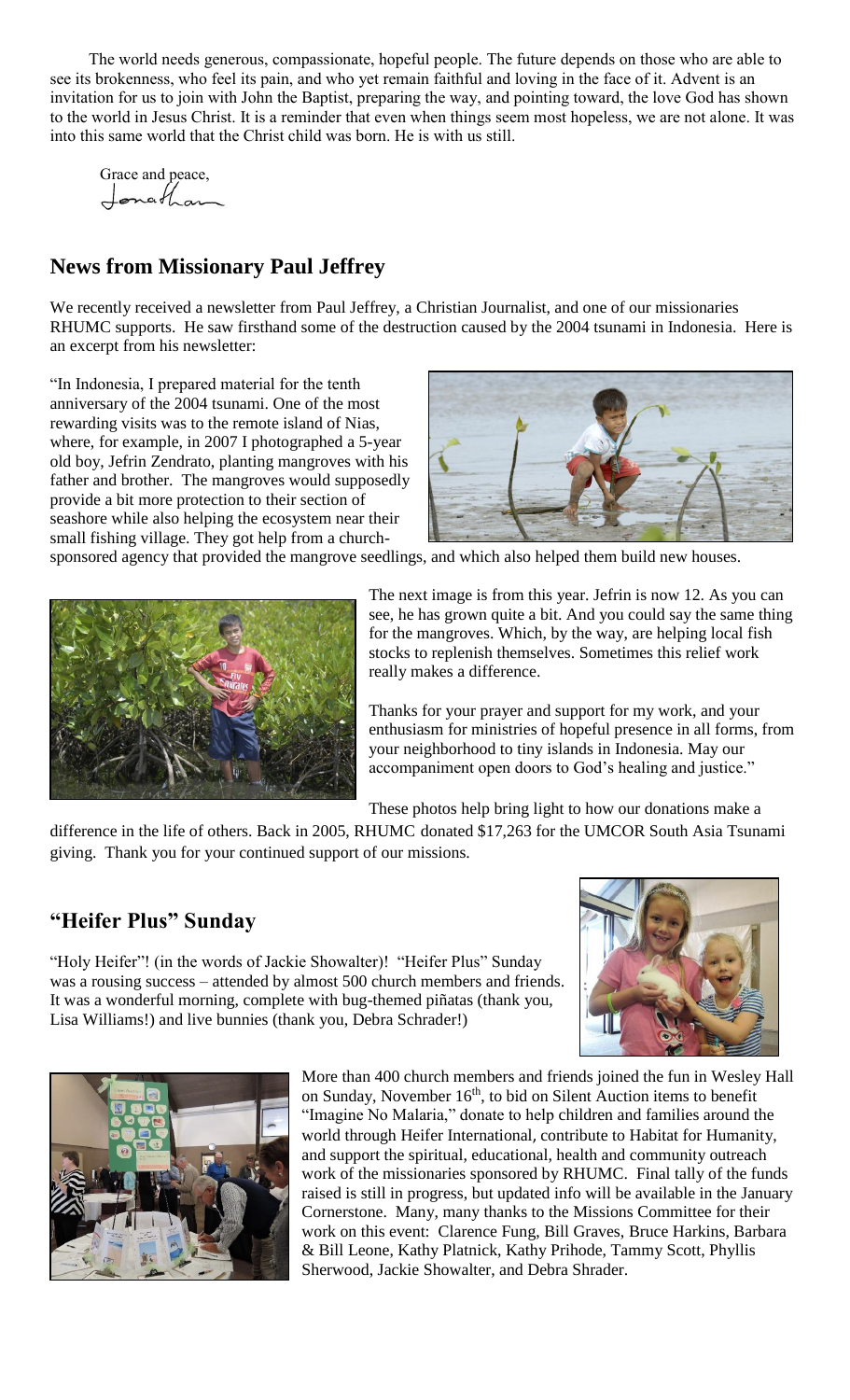#### **Trek to the Tree**

RHUMC will again provide gifts for needy children through the Toberman Neighborhood Center. Beginning Sunday, November 30<sup>th</sup>, there will be tables at each service with info on how you can help. Toberman Neighborhood Center is a non-profit community-based organization committed to assisting Harbor Area families and individuals by delivering life-changing services that encourage, inform, educate and empower them to live healthy and purposeful lives. Programs they offer are listed below:

| <b>PROGRAMS</b><br><b>HELP IS ONLY A CLICK AWAY</b> |                  |                                    |                                                       |                               |                                     |                           |                                           |  |
|-----------------------------------------------------|------------------|------------------------------------|-------------------------------------------------------|-------------------------------|-------------------------------------|---------------------------|-------------------------------------------|--|
| Toberman<br>Academy                                 | <b>Mentoring</b> | <b>Family</b><br>Literacy          | <b>Positive</b><br><b>Parenting</b><br><b>Program</b> | Adult<br>Education            | <b>Legal</b><br><b>Services</b>     | Case<br><b>Management</b> | <b>Employment</b><br><b>Services</b>      |  |
| <b>Financial</b><br>Literacy<br><b>Classes</b>      | Food<br>Pantry   | <b>Parenting</b><br><b>Classes</b> | <b>Multi</b><br><b>Benefit</b><br><b>Screening</b>    | Counseling<br><b>Services</b> | <b>Income</b><br>Tax<br>Preperation | Gang<br>Intervention      | Court<br><b>Ordered</b><br><b>Classes</b> |  |

# **Festival of the Nativity 2014**

The Festival of the Nativity will return this year. Please consider displaying your own personal family nativity (ies) during the Festival. The nativities will be on display in Wesley Hall on Saturday afternoon, December 13th from 3:00 to 6:00 p.m., after our Christmas Concert that evening and also before and after the morning services on Sunday, December 14<sup>th</sup>. We will also be collecting a free-will offering on behalf of **Imagine No Malaria** at this event. You can participate in two ways: (i) register to display your nativity by completing the registration form--available in the office and the Welcome Center--and we will contact you about participation logistics and (ii) come by Wesley Hall that weekend to witness the beauty of the birth of Christ artistically depicted through an array of nativities. For more information, contact Kathy Platnick at [ksanders@omm.com](mailto:ksanders@omm.com) or 213-479-6950.

# **Salvation Army Holiday Bell Ringers**



Did you know that donations raised through Salvation Army kettles help over 30 million people worldwide? In the South Bay area, the local chapter of the Salvation Army serves 130 hot meals daily through the Meal on Wheels program and provides summer overnight camp experience for 40 children every summer.

During this holiday season, why not volunteer as a bell ringer? You can ring the bell as a family, with your friends or individually. Last year, we had a wonderful group of RHUMC volunteers that raised over \$1100! What a special way to donate your time and energy during this giving season.

If you are interested in volunteering or learning more about this wonderful cause, Roxanne Morse will be out on the patio or contact her at 310-543-2281. Your help will go a long way for people in need!

| Christmas Eve Worship Services |                                                           |  |  |  |  |  |  |
|--------------------------------|-----------------------------------------------------------|--|--|--|--|--|--|
| $4:00$ p.m.                    | Children's Services – Carols & Nativity                   |  |  |  |  |  |  |
| $8:00$ p.m.                    | A Musical Christmas with 3 <sup>rd</sup> Service Ensemble |  |  |  |  |  |  |
| $11:00$ p.m.                   | Candlelight, Carols, and Communion                        |  |  |  |  |  |  |
|                                |                                                           |  |  |  |  |  |  |

## **Hanging of the Greens**

The Advent Season has arrived! The Worship Committee invites you to get into the holiday spirit by helping us transform the church on:

> Saturday, December  $6<sup>th</sup>$ , 8:30-10:30 AM – Decorating the Sanctuary Saturday, December  $20<sup>th</sup>$ , 8:00-9:00 AM – Poinsettia Time



#### **Come share the spirit!**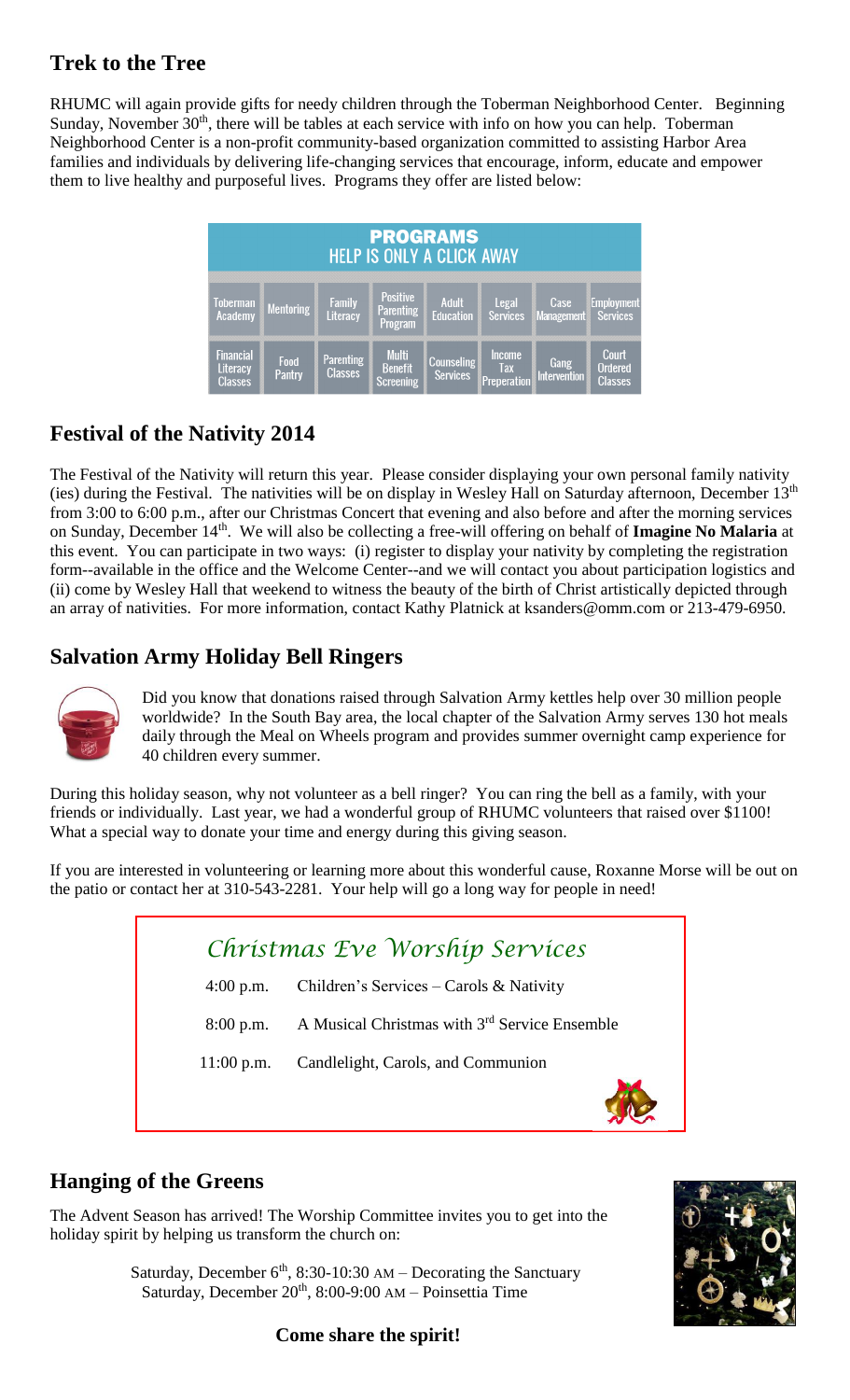| for Christmas!<br>You are invited to purchase one or more poinsettia plants to<br>decorate the sanctuary for Christmas. The plants can be<br>dedicated a few different ways.                                         |
|----------------------------------------------------------------------------------------------------------------------------------------------------------------------------------------------------------------------|
|                                                                                                                                                                                                                      |
|                                                                                                                                                                                                                      |
|                                                                                                                                                                                                                      |
|                                                                                                                                                                                                                      |
| To the Glory of God:                                                                                                                                                                                                 |
| Given by: $\qquad \qquad$                                                                                                                                                                                            |
| Number of plants: ________ Amount paid: _______________                                                                                                                                                              |
|                                                                                                                                                                                                                      |
| Please make checks payable to RHUMC for \$12 per plant.<br>Give this order form and navment to the volunteers staffing the<br>table on the patio, place in the offering<br>basket, or send to the office. Thank you! |
| THE LAST DAY TO ORDER POINSETTIAS                                                                                                                                                                                    |
|                                                                                                                                                                                                                      |

## **Thank You from the United Methodist Women**

A big thank you to everyone who contributed their time, efforts, and beautiful handcrafted items and baskets and potted plants that helped to make the Mission Market a great success in raising funds and making it possible for us to continue to donate to our many mission projects and make our UMW pledge to the district for this year!! Thank you to Fletcher Larson who donated his popular pickles and to Linda Russell who donated her beautiful handcrafted jewelry and Barbara Leone for her lovely handcrafted ceramic tiles. A "Chef's Hats Off" to all you great and talented 'Kitchen Elves' who blessed our bake sale with delicious, yummy baked goods. We sure do have talented and generous members in our church!! On behalf of our UMW Team THANKS AGAIN for your help!! Watch for our Mini-Mission Market on **Sunday, December 7th**, and grab up some last minute Holiday gifts for the special people in your life.

## **Thank You, Thank You, Thank You from Doug Kemps**

Thanksgiving is a time to express our gratitude to all those hard workers who made our annual Thanksgiving Dinner possible. We could not have done it without all of you who helped to decorate Wesley Hall, smoke the turkeys in the Weber kettles, prepare the side dishes, serve the food in the buffet lines, and take everything down and store it away for next year.

There is not enough space here to list all the names who helped, but we want to express our appreciation to Suellen and Clarence Fung, Dale and Linda Gehr, Doug Kendle and Fletcher Larson for all the hours of shopping, cooking and organizing they provided to make this dinner possible. We raised over \$2,000 for the Image No Malaria campaign. We have a real community of family and friends here at Rolling Hills UMC.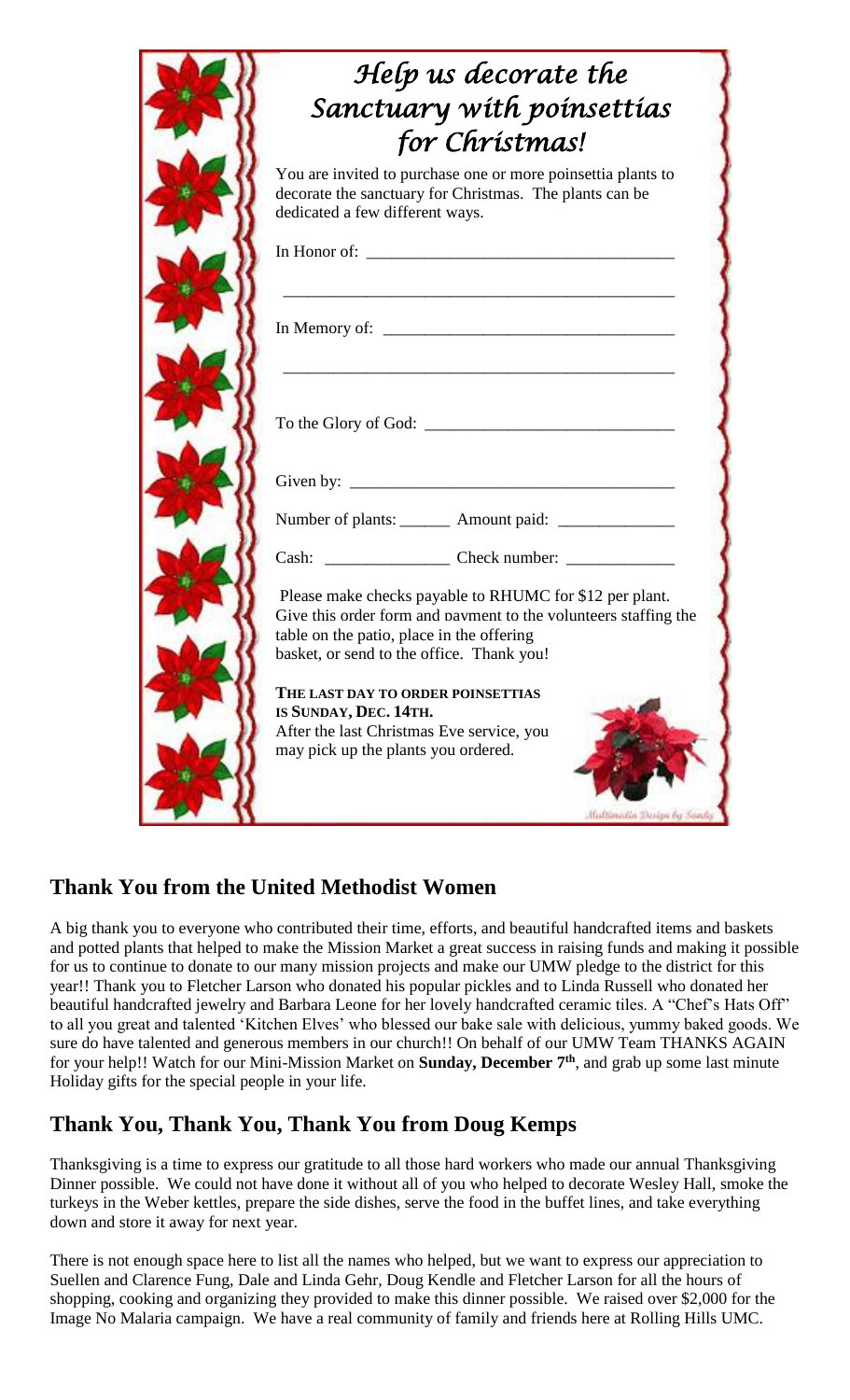#### **Club Maintenance**

Cleaning the remainder of the preschool roofs, gutters and downspouts was completed along with vacuuming the utility closets in the preschool buildings. Bumpers were installed inside the new trash container housing to lessen damage while moving the trash bins. Other work included cutting up and disposing of an old sign board, cleaning the patio fountain, repairing several Wesley Hall round tables and making a layout for creating additional parking spots near the trash bin.

Those participating included Joey Black, a Boy Scout with us for the first time, Jim Showalter, Oren Sheldon, Rich Prihode, Dave Larson, Clarence Fung, Bob Chamberlin and Bill Bails.



A new Habitat for Humanity Re-Store is in our neighborhood! It is at 18600 Crenshaw Boulevard in Torrance. ReStores will take donations of most anything needed to build or furnish a home – carpet, windows, furniture, even picture frames or framed art with glass (which Good Will cannot take). And you can shop there for an amazing variety of things too! Proceeds from your purchases will help to fund Habitat for Humanity projects. To arrange for a pick-up call 866-746-7434.



*Doug Dickson Associate Pastor*

**Wednesday, December 3rd, 6:00 p.m.:** Logos talk on Forgiveness & Relationships plus a bunch of fun Reindeer Games!

**Saturday, December 6th, 9:00 a.m.:** The Youth Lounge Re-do begins. Come and help us start the project to remake the Youth Lounge. There will be demo work, painting, and lots of stuff to play with as we sort through our stuff! Lunch and snacks are provided.

**Wednesday, December 10th, 6:00 p.m.:** We're delivering Poinsettias to shut-ins throughout our community. Be a great part of this beautiful work of heart-warming service.

**Sunday, December 14th, 2:00-4:00 p.m.:** Sr. High Christmas Party at Pastor Doug's house. Bring a 'White Elephant' gift worth no more than \$5 for our gift exchange. Be prepared to eat lots of Christmas goodies and have a great time as we gather for the last time before the New Year.

**Wednesday, December 17th, 6:00 p.m.:** Jr. High Christmas Party at the church. Bring a 'White Elephant' gift worth no more than \$5 for our gift exchange. We'll also be eating tons of Christmas candy, decorating Christmas cookies and playing some Santa's sleigh games/races. Don't' miss out on our last gathering of 2014!

**Wednesday, January 3rd, 6:00 p.m.:** Logos kicks off the New Year with a day-after-the-day-after New Year's Day Party! Get your New Year's resolution ready and come to P-A-R-T-A-Y!



**Children's Ministries Lisa Williams Director of Children's Ministries** *A Great Place to Grow*

*RHUMC Children*

All children are invited to participate in… **Christmas Eve Children's Service** Come join us as we build the manger scene

through scripture and song One rehearsal!!! Saturday, December 20<sup>th</sup>, 9:00-11:30 a.m.



Contact Lisa Williams [rhumc.children@gmail.com](mailto:rhumc.children@gmail.com) 310-377-6771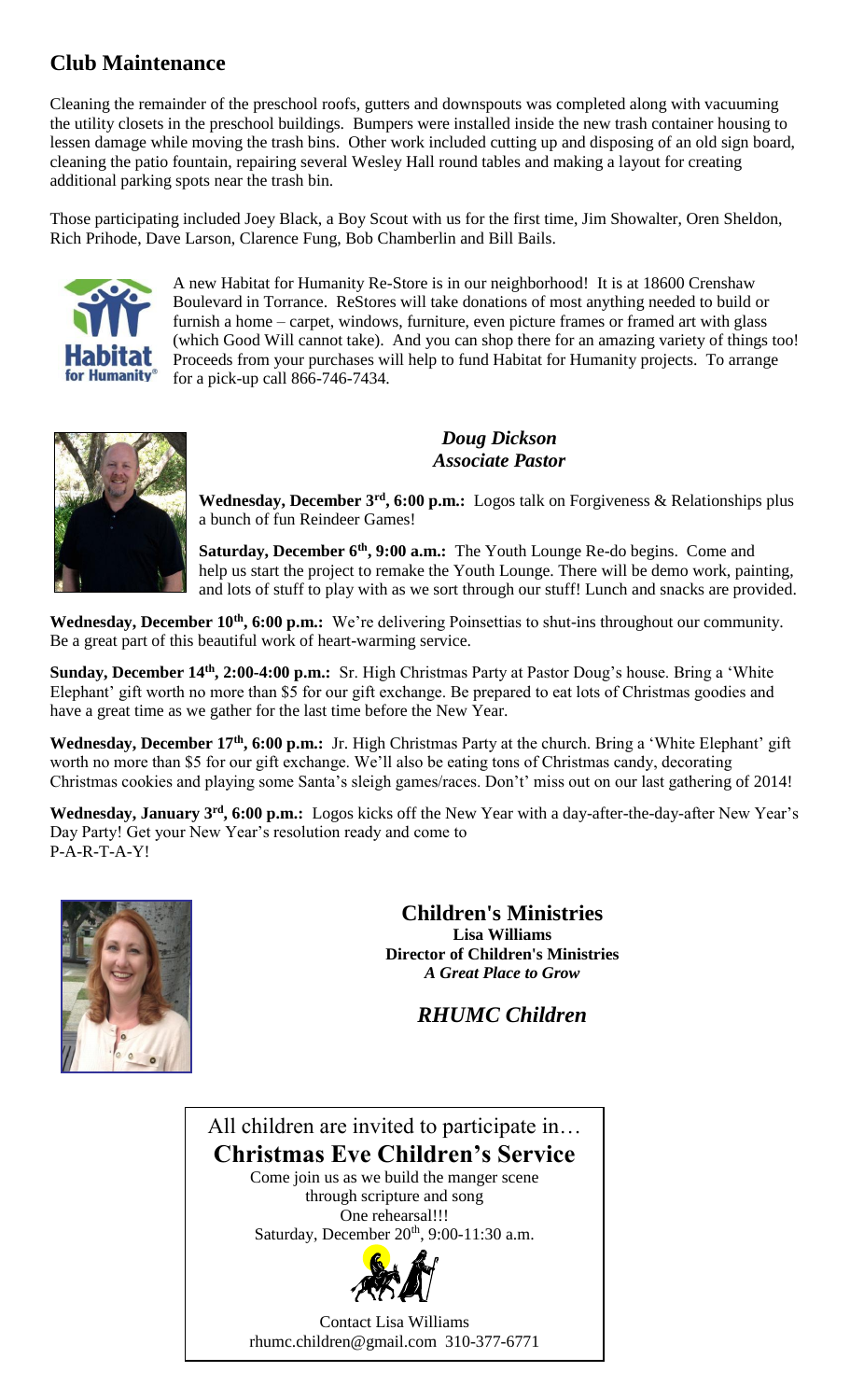





*Rachel Stam Director of Family Ministries*

#### **Coping with Grief and Loss Workshop on Dealing with Holidays** December 9<sup>th</sup>

10:00 a.m. to Noon

Dealing with the loss of a spouse or a loved one can be especially difficult during the holiday season. In the past, Christmas may have been a time of anticipation and excitement, but this year, the thought of facing the holidays without your loved one may cause sadness and anxiety. To help, we are offering a grief workshop on dealing with the holiday season. The participants will meet others who have suffered similar loss and learn strategies to help them cope during this difficult time.



Susan Brown, who has an MA in Theology and Ph.D. in Clinical Psychology from Fuller, will lead the workshop. Susan has a private practice specializing in grief and trauma and led a grief workshop at our church last spring.

To register, please call the church office at (310)377-6771 or email [familyministries@rhumc.org.](mailto:familyministries@rhumc.org) There is no charge for the group, but pre-registration is strongly suggested.

#### **4-week Advent Bible Study Sundays from 10:00 – 11:00 a.m. beginning November 30th in Aldersgate**

Join us as we study the Advent season! We will use the book, *Travels the Highways of Advent,* by Stan Purdum as our guide. Contact Larry Kittiver at (310)539-9842 or [larrykittiver@yahoo.com](mailto:larrykittiver@yahoo.com) if you have questions. You are welcome to come at any time -We'd love to have you!



**3 rd Tuesday Walking Group** will take a break in December. See you in January!



**Health & Wellness**  *Annette Matsuda, RN, BSN Parish Nurse*

Christmas Hope and Health

Cultivating good health is much more than eating nutritious foods, engaging in physical activity, and getting enough rest. Our lives would be meaningless if it were not for our hope in Christ. At Christmas, we remember and celebrate the most hope-generating event in the history of the world, that Jesus entered our world as Emmanuel, "God with us."